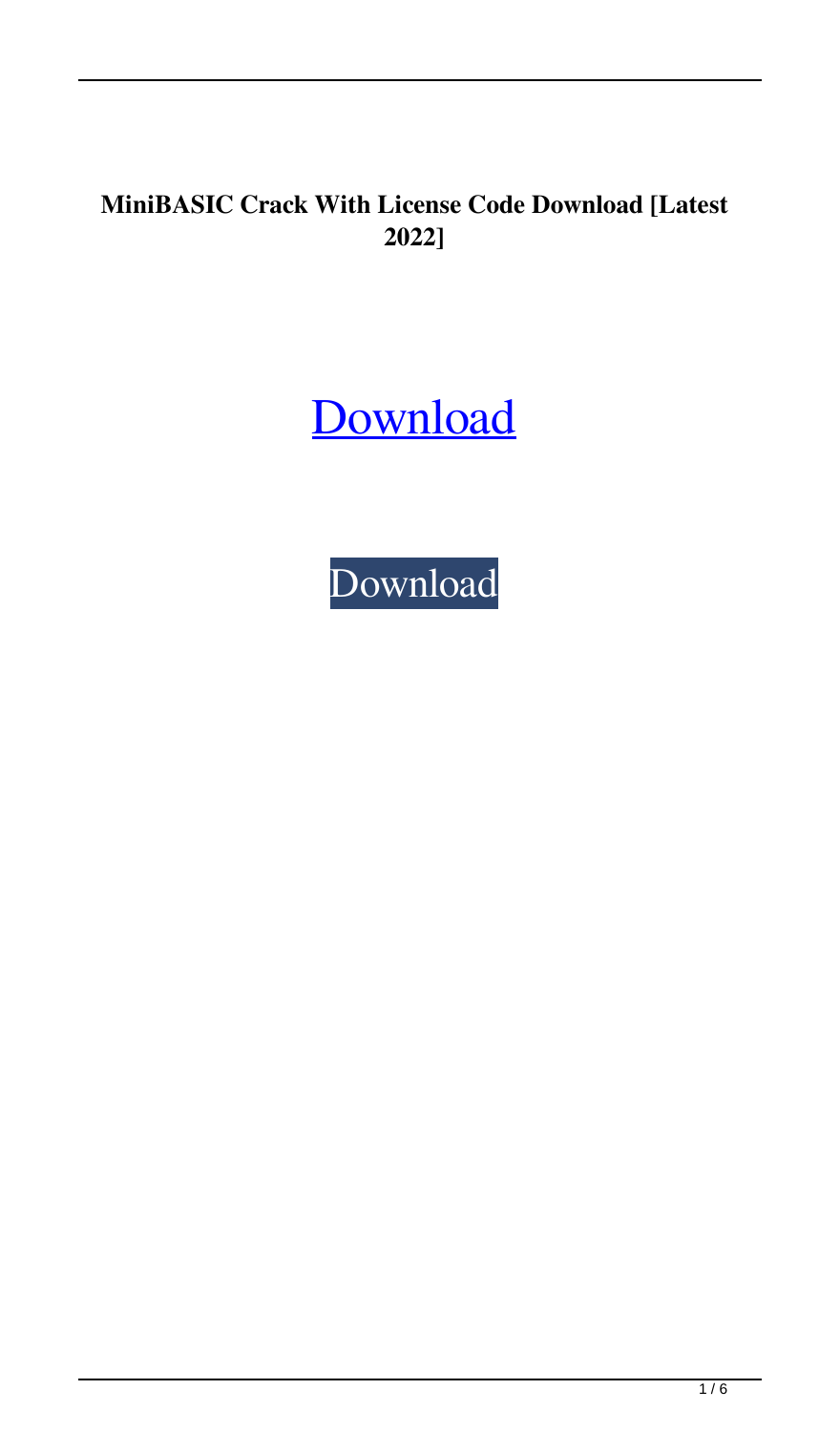# **MiniBASIC Crack For Windows (April-2022)**

In addition to its comprehensive development environment, MiniBASIC is a powerful interpreter of BASIC programs. What is interesting in MiniBASIC is that it is also a powerful and very economical compiler that creates compact machine code. MiniBASIC can be used on a 32-bit Windows platform, as well as a 16-bit Windows/DOS. Using this environment is easy and intuitive. Software created using MiniBASIC can be used on any platform that runs Windows, DOS, and \*nix. In addition, the compilation results can be directly distributed on the web in a compressed form. The compilation process is fast and creates very compact executables. The programmer has complete control over the output code. This control includes the size, memory usage, exception handling, localization and debugging. Users can create their own commands, insert text objects, or replace text during the compiling process. MiniBASIC can be used to create native executables and DLLs. MiniBASIC is available in either a 32-bit or a 16-bit version. MiniBASIC supports the Tiny BASIC and Apple BASIC dialects and also includes its own subset, named MiniBASIC. MiniBASIC has no special requirements on the code in question. Code created using MiniBASIC can be executed as quickly as the original and the required memory is only a fraction of the original. MiniBASIC uses the Microsoft C compiler for compiling the intermediate code and Microsoft Visual C++ for executing and debugging programs. In addition, MiniBASIC includes a search and replace feature that is often used to replace text objects that are hard to find and have been reorganized. MiniBASIC supports the compiler optimization, exception handling and code stripping. An additional feature of MiniBASIC is that it is very compact and contains no runtime support, which means the program has a small memory footprint. While the development environment includes an integrated assembler, it is still possible to use another assembler to create the final executable. MiniBASIC has its own dialect that can be compiled with the Microsoft Visual C compiler. MiniBASIC cannot be used to create executables that are supported by any other compiler. MiniBASIC does not have any control over the assembler used to create the code. MiniBASIC allows you to generate machine code that is compatible with the Microsoft 16-bit

#### **MiniBASIC Crack + Keygen Full Version**

I found no matches for your search query. Try searching for a different keyword or search for this author: \*\*\* Free download or read online MiniBASIC Crack For Windows User's Guide and Try it now. This title is in the public domain, because it was published before January 1, 1923. This book is in the public domain, because it was published before January 1, 1923. This book is in the public domain, because it was published before January 1, 1923. MiniBASIC Crack Keygen is a powerful compiler featuring an integrated development environment with advanced compiler, assembler and linker. With the help of this comprehensive utility users will be able to create native executables and DLLs. The environment is modular with new commands available separately using add-on command sets. No external runtimes are needed to distribute software created with MiniBASIC Crack Mac. KEYMACRO Description: MiniBASIC Cracked Version offers a simple and expressive way to implement, create and MiniBASIC Cracked Version is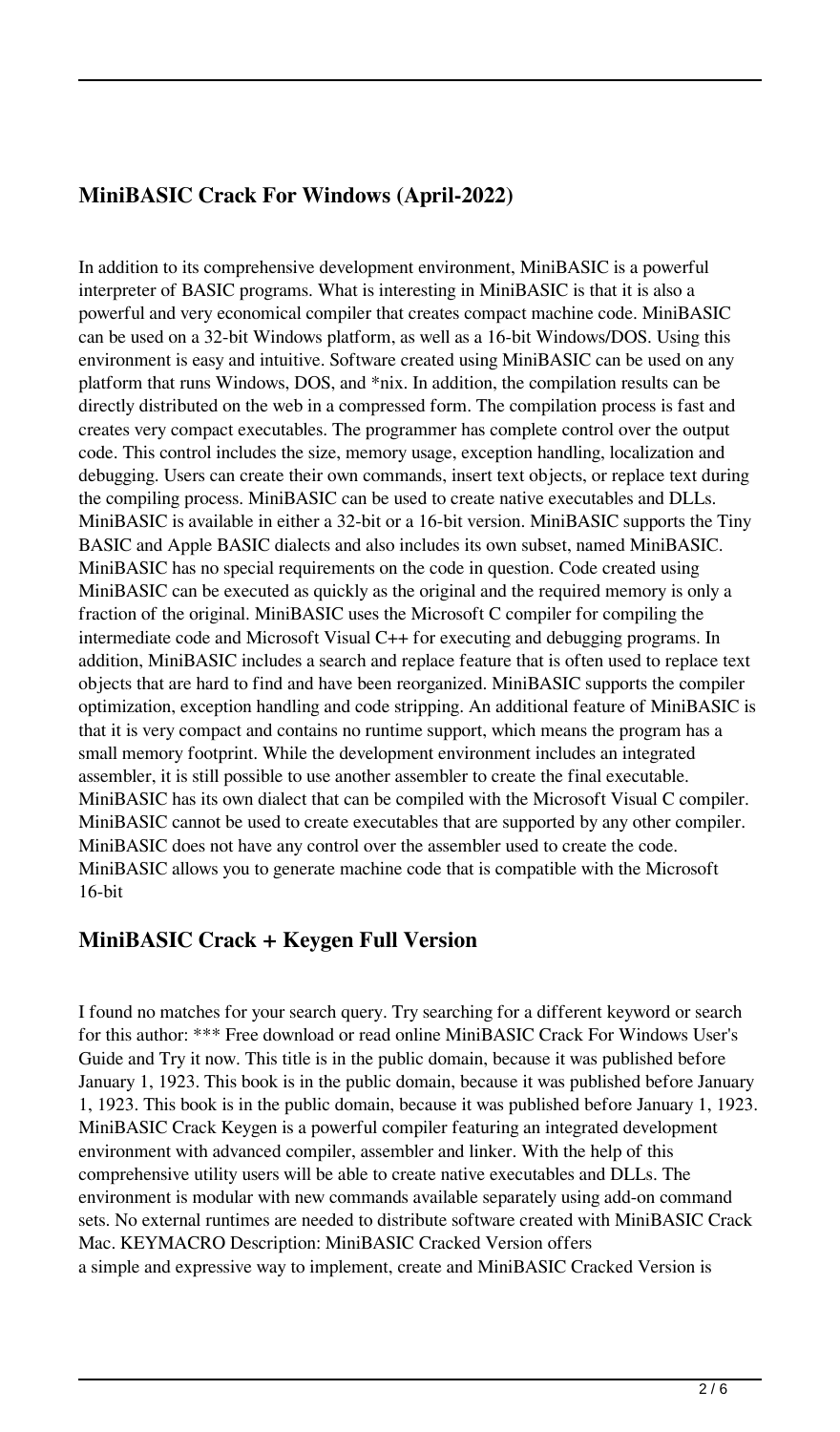a powerful compiler featuring an integrated development environment with advanced compiler, assembler and linker. With the help of this comprehensive utility users will be able to create native executables and DLLs. The environment is modular with new commands available separately using add-on command sets. No external runtimes are needed to distribute software created with MiniBASIC Product Key. KEYMACRO Description: MiniBASIC Serial Key offers a simple and expressive way to implement, create and MiniBASIC is a powerful compiler featuring an integrated development environment with advanced compiler, assembler and linker. With the help of this comprehensive utility users will be able to create native executables and DLLs. The environment is modular with new commands available separately using add-on command sets. No external runtimes are needed to distribute software created with MiniBASIC. KEYMACRO Description: MiniBASIC offers a simple and expressive way to implement, create and MiniBASIC is a powerful compiler featuring an integrated development environment with advanced compiler, assembler and linker. With the help 81e310abbf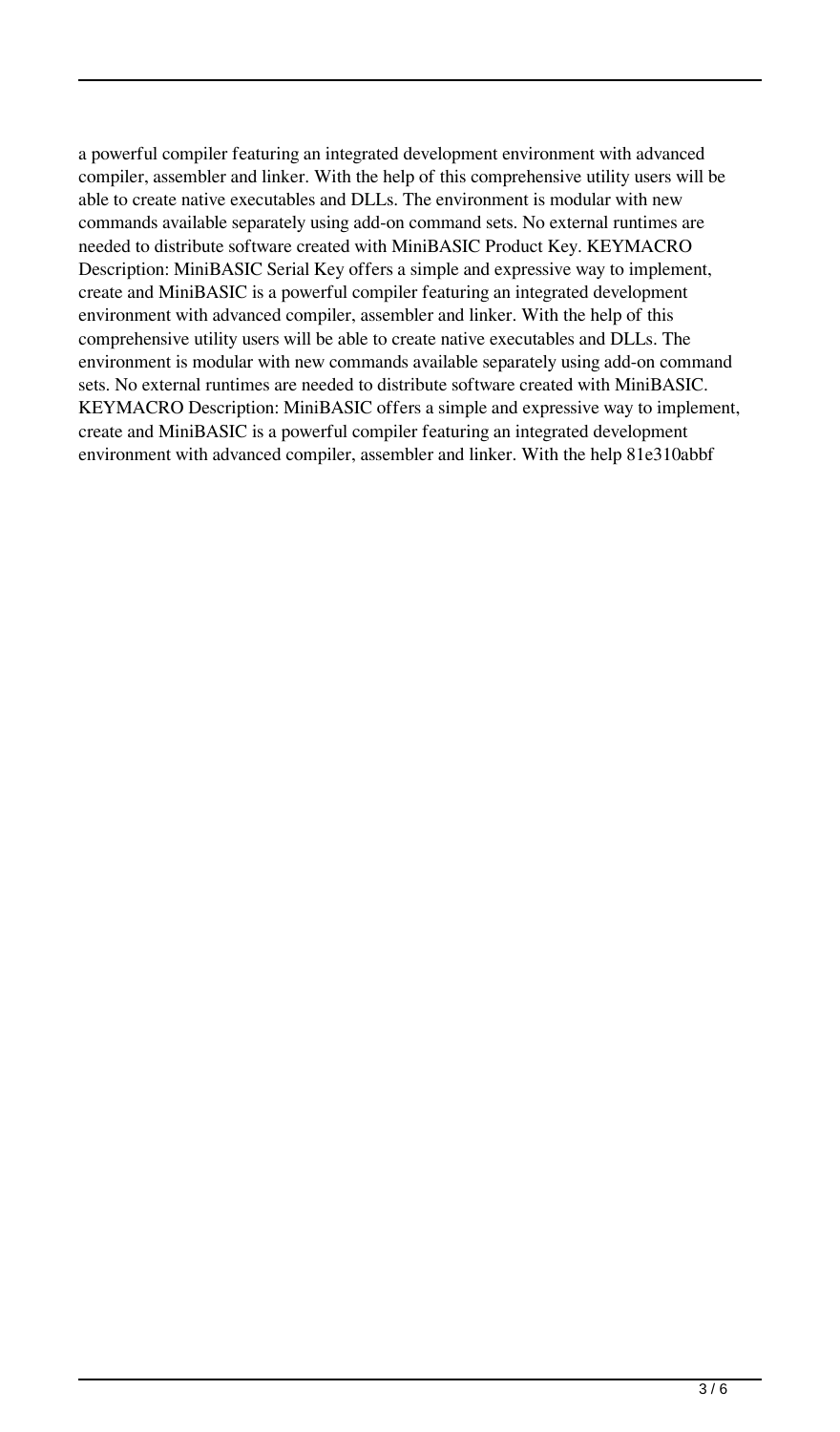# **MiniBASIC Keygen For (LifeTime)**

MiniBASIC is a very simple but powerful set of tools to create and distribute software to be executed on PC, desktop and embedded systems. Using MiniBASIC, anybody can develop and distribute software with the help of powerful set of BASIC features and integrated highlevel language. MiniBASIC is very easy to learn, using a quick and intuitive point-andclick design.

MiniBASIC allows the developer to easily create new files, organize the project, as well as to generate and distribute software. MiniBASIC has several functions, for example miniencoding, mini-compilation, mini-assembling, mini-debugging etc.

MiniBASIC directly compiles BASIC to assembly or machine code,

which is always an executable MiniBASIC has multi-

platform support for Windows, Linux, Mac OS.

MiniBASIC requires no external tools to create software.

MiniBASIC allows the developer to develop without requiring writing any code.

MiniBASIC supports exact keywords, while avoiding the use of strings in the program.

MiniBASIC is very easy to use. MiniBASIC is a standalone program.

MiniBASIC requires no external tools, like scripts or utilities, to compile and run the program. MiniBASIC allows developers to easily code in BASIC, with a basic statement, and control all of the program with an intelligent editor. MiniBASIC is a very easy-touse BASIC environment. MiniBASIC includes a command set with highlevel language features. MiniBASIC lets the developer to read

### **What's New In?**

The complexity of the language is kept to a minimum while preserving flexibility and power. Both GOTO and DO-LOOP (DOES-LOOP) statements are allowed and can be used wherever it makes sense. If and else statements can be used as alternative to the IF-ELSE. MiniBASIC is a native BASIC dialect which is largely backwards compatible with many existing MiniBASIC programs, making the transition easy and seamless. Using the C language is an option and it is the best way to increase the performance of your programs. MiniBASIC consists of a command set and a syntax. The command set provides the language functionality. All required commands and a few advanced commands are defined. The syntax defines how the commands are used. The feature set is organized in modules to suit many different applications. The available modules can be added to the language using the BASIC USE command. Each module comes with a precompiled command set. These command sets can be loaded into a new MiniBASIC session. By default, the command set is saved as command.bas and the language as language.bas. All files containing BASIC statements can be saved and later loaded as a BASIC language file. These files can be copied and pasted into a MiniBASIC session and they will be compiled. Features Modular command set: Modular command set syntax can be extended by writing new commands. Command sets can be loaded in an existing MiniBASIC session without restarting. The user is free to write commands that fit his needs and is completely independent of the underlying implementation of the commands. As a result the user can use MiniBASIC in a way that suits him best. Native BASIC dialect: MiniBASIC is a native BASIC dialect. The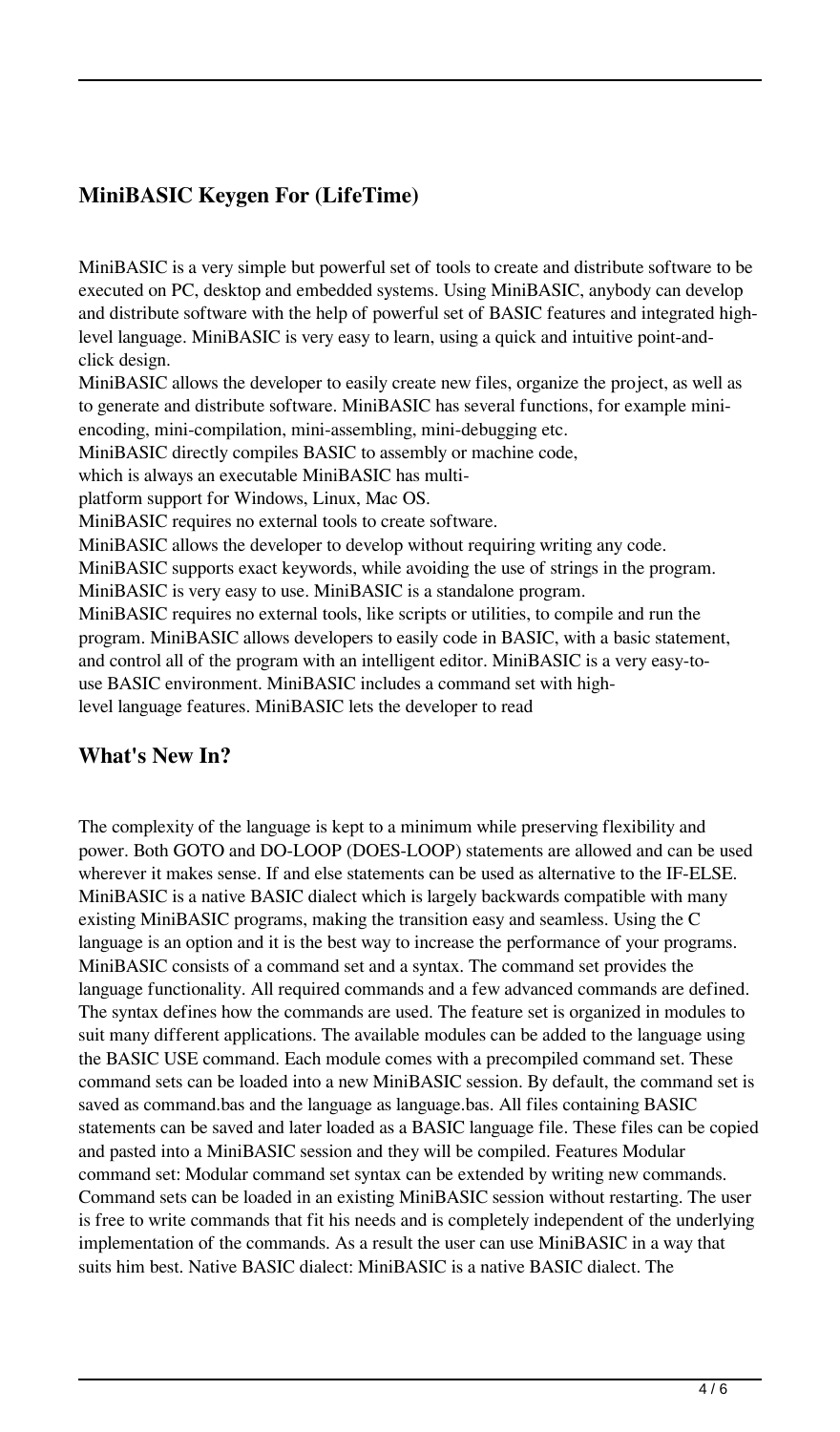MiniBASIC compiler is written in MiniBASIC. The language and compiler are fully integrated. No runtimes are needed to distribute software created with MiniBASIC. The development of a compiler in the BASIC dialect allows for extremely fast compiler speed. Powerful integrated development environment: MiniBASIC comes with an integrated development environment that allows the user to create and distribute software in an easy manner. The commands can be seen in the syntax. Quick BASIC compatibility: MiniBASIC can be compiled with the original BASIC command set syntax (also known as "BASIC"). This is a great advantage for those who have developed using the BASIC dialect in the past. BASIC-like syntax and semantics: The syntax is close to BASIC. This makes it simple to understand and use. BASIC-like environment: The environment is comparable to a Windows application, a PC application, a web application or a